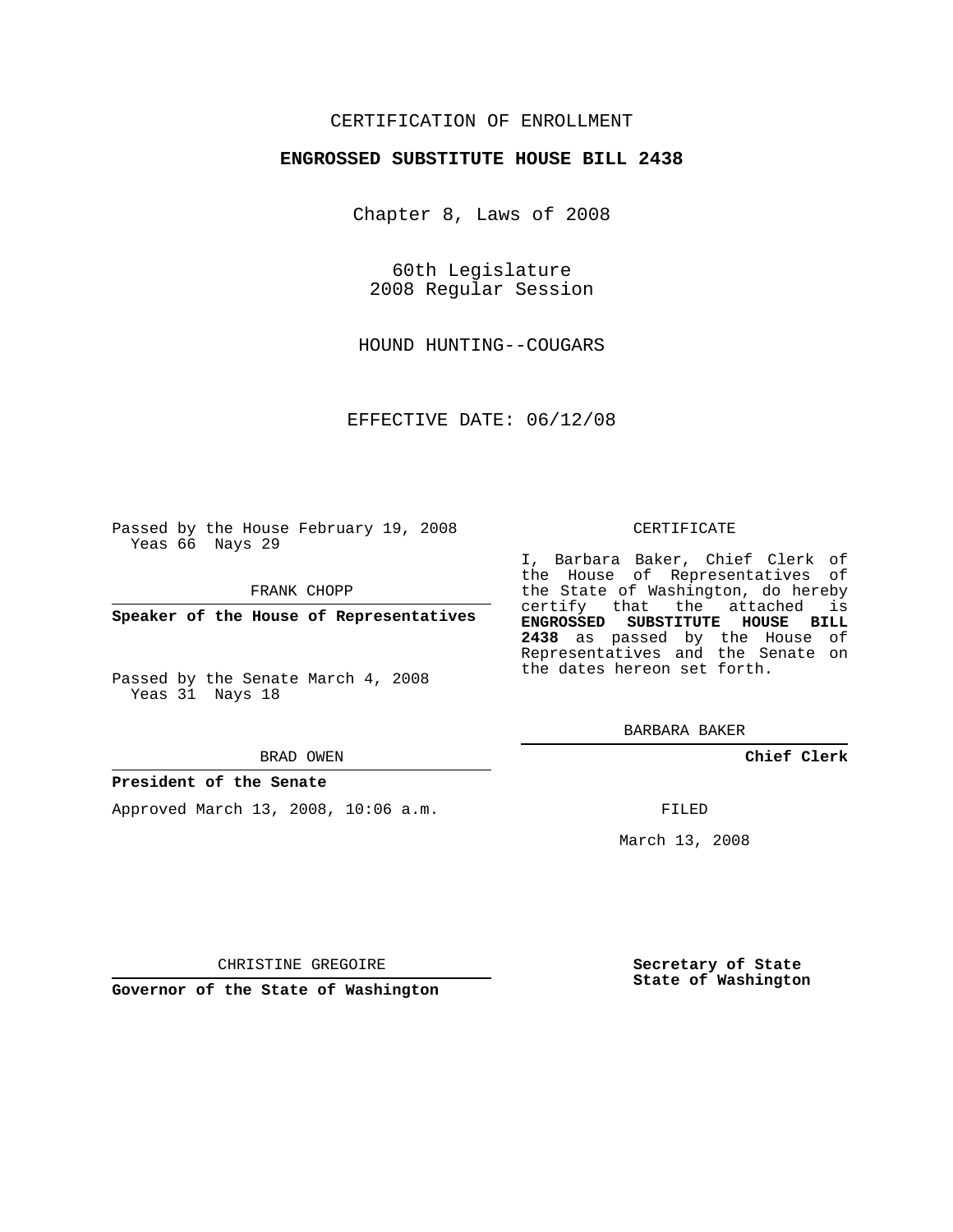# **ENGROSSED SUBSTITUTE HOUSE BILL 2438** \_\_\_\_\_\_\_\_\_\_\_\_\_\_\_\_\_\_\_\_\_\_\_\_\_\_\_\_\_\_\_\_\_\_\_\_\_\_\_\_\_\_\_\_\_

\_\_\_\_\_\_\_\_\_\_\_\_\_\_\_\_\_\_\_\_\_\_\_\_\_\_\_\_\_\_\_\_\_\_\_\_\_\_\_\_\_\_\_\_\_

Passed Legislature - 2008 Regular Session

# **State of Washington 60th Legislature 2008 Regular Session**

**By** House Agriculture & Natural Resources (originally sponsored by Representatives Kretz, Williams, Blake, McCune, Newhouse, Takko, Chandler, Condotta, Armstrong, Dunn, McDonald, Warnick, and Pearson)

READ FIRST TIME 02/05/08.

 AN ACT Relating to adding permanency to a pilot project that allowed for the use of dogs in cougar hunting; and amending 2007 c 178 ss 1 and 2 (uncodified).

BE IT ENACTED BY THE LEGISLATURE OF THE STATE OF WASHINGTON:

 **Sec. 1.** 2007 c 178 s 1 (uncodified) is amended to read as follows: (1)(a) The department of fish and wildlife, in cooperation and collaboration with the county legislative authorities of Ferry, Stevens, Pend Oreille, Chelan, and Okanogan counties, shall recommend rules to establish a three-year pilot program within select game management units of these counties, to pursue or kill cougars with the aid of dogs.

12 (b) A pursuit season and a kill season with the aid of dogs must be established through the fish and wildlife commission's rule-making process, utilizing local dangerous wildlife task teams comprised of the two collaborating authorities. The two collaborating authorities shall also develop a more effective and accurate dangerous wildlife reporting system to ensure a timely response.

 (c) The pilot program's primary goals are to provide for public safety, to protect property, and to assess cougar populations.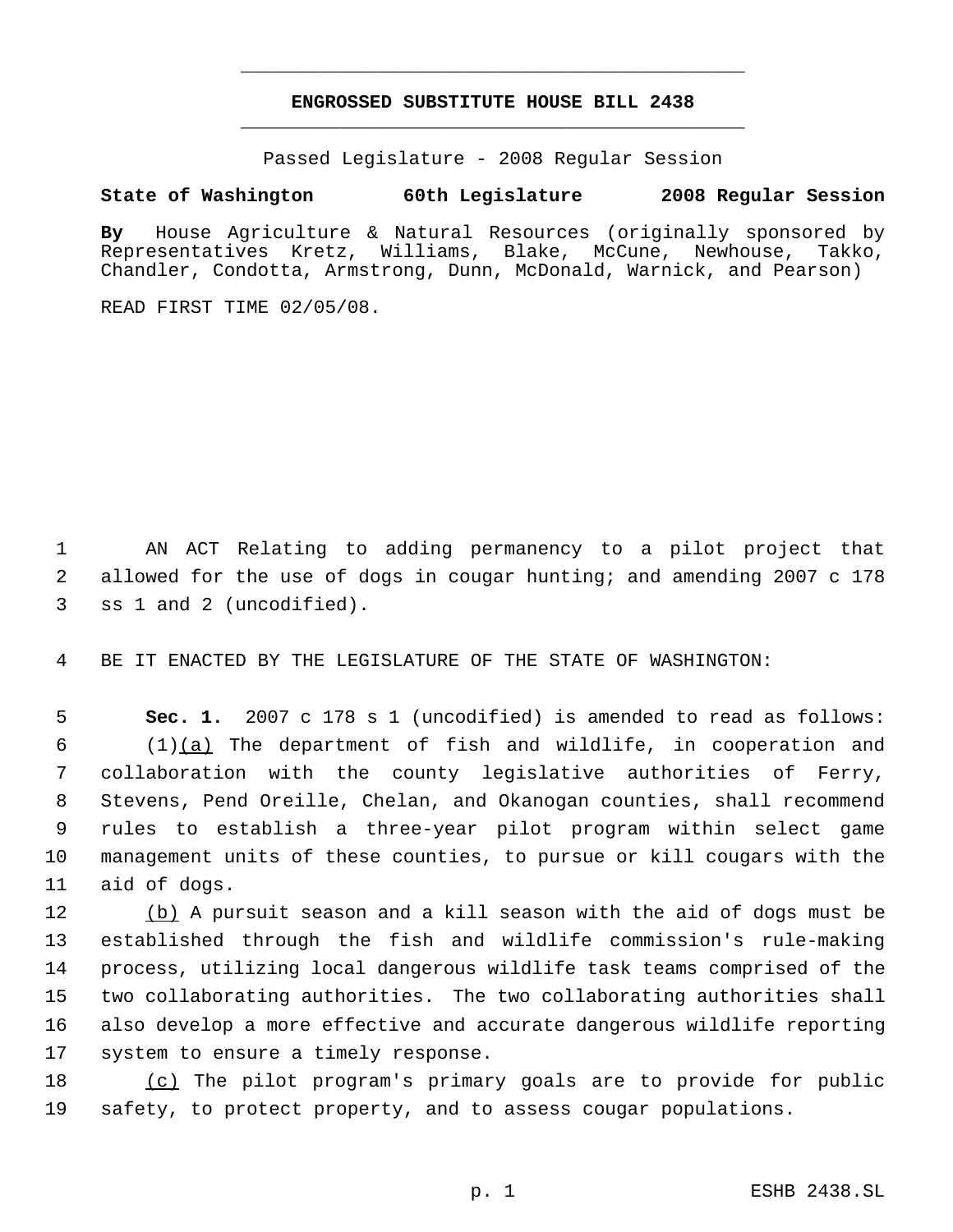(2) Any rules adopted by the fish and wildlife commission to establish a pilot project allowing for the pursuit or hunting of cougars with the aid of dogs under this section only must ensure that all pursuits or hunts are:

(a) Designed to protect public safety or property;

(b) Reflective of the most current cougar population data;

 (c) Designed to generate data that is necessary for the department 8 to satisfy the reporting requirements of section 3 of this act; and

 (d) Consistent with any applicable recommendations emerging from research on cougar population dynamics in a multiprey environment ((conducted by Washington State University's department of natural 12 resource sciences that was)) funded in whole or in part by the department of fish and wildlife.

14 (3) The department of fish and wildlife may authorize ((one)) three 15 additional seasons in which cougars may be pursued or killed with dogs, 16 subject to the other conditions of the pilot project. ((This)) The 17 additional ((season is)) seasons are authorized to ((avoid a lag in 18 cougar management and conditioning between the end of the third pilot 19 cougar season and the time needed for the 2008 legislature to consider the report provided under section 3, chapter 264, Laws of 2004, and is not intended to be considered as part of the study period)) aid the department in the gathering of information necessary to formulate a 23 recommendation to the legislature regarding whether a permanent program 24 is warranted, and if so, what constraints, goals, and objectives should be included in a permanent program.

 **Sec. 2.** 2007 c 178 s 2 (uncodified) is amended to read as follows: A county legislative authority may request inclusion in the 28 ((fourth and final year)) additional three years of the cougar control 29 pilot project authorized by ((chapter 264, Laws of 2004)) section 1 of 30 this act after taking the following actions:

 (1) Adopting a resolution that requests inclusion in the pilot project;

 (2) Documenting the need to participate in the pilot project by identifying the number of cougar/human encounters and livestock and pet depredations;

(3) Developing and agreeing to the implementation of an education